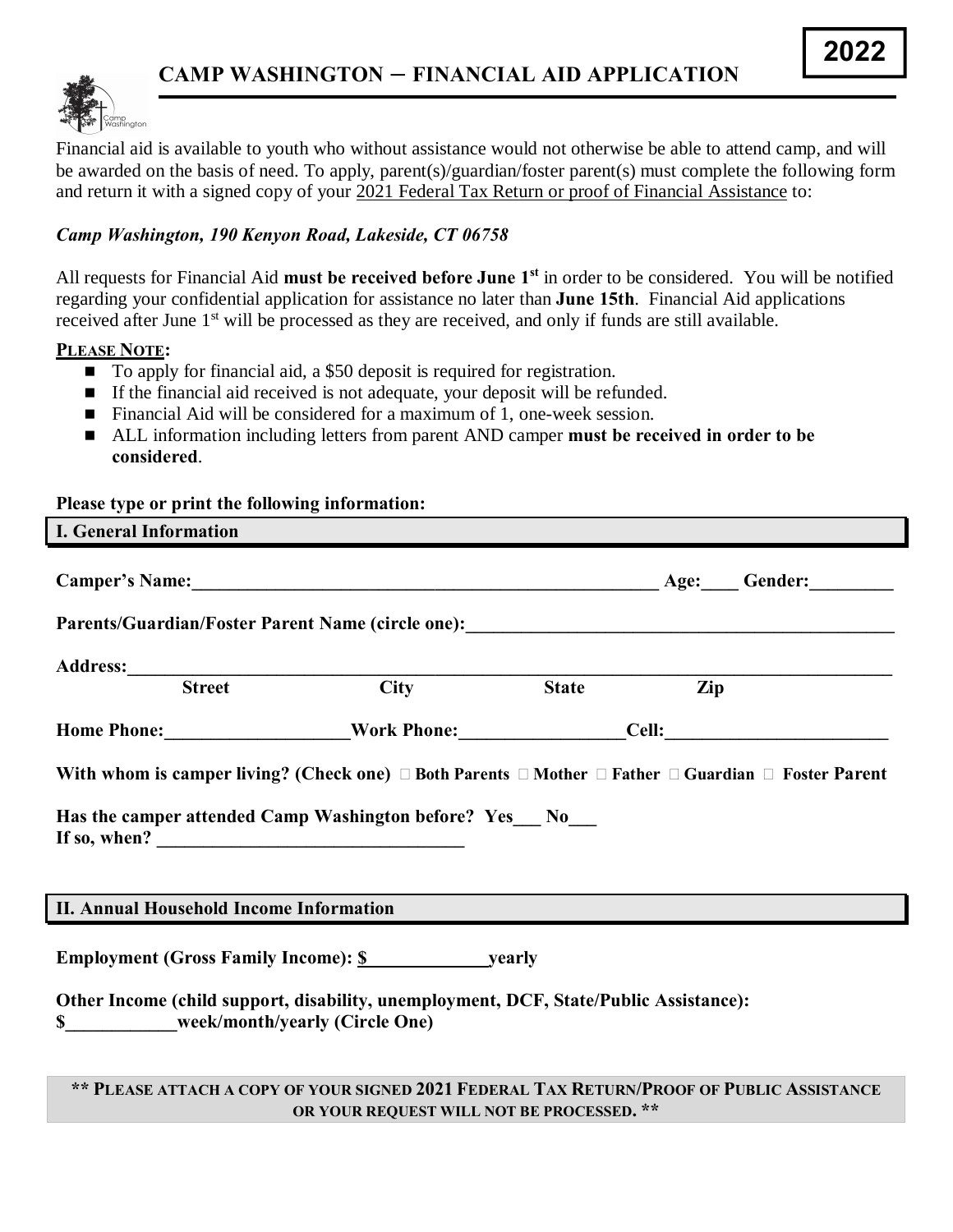Number of children being supported by Parent(s)/Guardian/Foster Parent: **Ages:\_\_\_\_\_\_\_\_\_\_\_\_\_\_\_\_\_\_\_\_\_\_\_\_\_\_\_\_\_\_\_**

Are other dependents living with the family? Yes No **Ages/relationships\_\_\_\_\_\_\_\_\_\_\_\_\_\_\_\_\_\_\_\_\_\_\_\_\_\_\_\_\_\_\_\_\_\_\_**

**Unusual financial obligations (e.g. medical and dental bills, education) or other hardships that we should consider:**

 $\mathcal{L}_\mathcal{L} = \mathcal{L}_\mathcal{L} = \mathcal{L}_\mathcal{L} = \mathcal{L}_\mathcal{L} = \mathcal{L}_\mathcal{L} = \mathcal{L}_\mathcal{L} = \mathcal{L}_\mathcal{L} = \mathcal{L}_\mathcal{L} = \mathcal{L}_\mathcal{L} = \mathcal{L}_\mathcal{L} = \mathcal{L}_\mathcal{L} = \mathcal{L}_\mathcal{L} = \mathcal{L}_\mathcal{L} = \mathcal{L}_\mathcal{L} = \mathcal{L}_\mathcal{L} = \mathcal{L}_\mathcal{L} = \mathcal{L}_\mathcal{L}$ **\_\_\_\_\_\_\_\_\_\_\_\_\_\_\_\_\_\_\_\_\_\_\_\_\_\_\_\_\_\_\_\_\_\_\_\_\_\_\_\_\_\_\_\_\_\_\_\_\_\_\_\_\_\_\_\_\_\_\_\_\_\_\_\_\_\_\_\_\_\_\_\_\_\_\_\_\_\_\_\_\_\_\_\_\_\_\_\_\_\_**  $\mathcal{L}_\mathcal{L} = \mathcal{L}_\mathcal{L} = \mathcal{L}_\mathcal{L} = \mathcal{L}_\mathcal{L} = \mathcal{L}_\mathcal{L} = \mathcal{L}_\mathcal{L} = \mathcal{L}_\mathcal{L} = \mathcal{L}_\mathcal{L} = \mathcal{L}_\mathcal{L} = \mathcal{L}_\mathcal{L} = \mathcal{L}_\mathcal{L} = \mathcal{L}_\mathcal{L} = \mathcal{L}_\mathcal{L} = \mathcal{L}_\mathcal{L} = \mathcal{L}_\mathcal{L} = \mathcal{L}_\mathcal{L} = \mathcal{L}_\mathcal{L}$  $\mathcal{L}_\mathcal{L} = \mathcal{L}_\mathcal{L} = \mathcal{L}_\mathcal{L} = \mathcal{L}_\mathcal{L} = \mathcal{L}_\mathcal{L} = \mathcal{L}_\mathcal{L} = \mathcal{L}_\mathcal{L} = \mathcal{L}_\mathcal{L} = \mathcal{L}_\mathcal{L} = \mathcal{L}_\mathcal{L} = \mathcal{L}_\mathcal{L} = \mathcal{L}_\mathcal{L} = \mathcal{L}_\mathcal{L} = \mathcal{L}_\mathcal{L} = \mathcal{L}_\mathcal{L} = \mathcal{L}_\mathcal{L} = \mathcal{L}_\mathcal{L}$ 

**Unusual circumstances (e.g. camper supported financially by other family member, living with, etc.) that we should consider:** 

 $\mathcal{L}_\mathcal{L} = \mathcal{L}_\mathcal{L} = \mathcal{L}_\mathcal{L} = \mathcal{L}_\mathcal{L} = \mathcal{L}_\mathcal{L} = \mathcal{L}_\mathcal{L} = \mathcal{L}_\mathcal{L} = \mathcal{L}_\mathcal{L} = \mathcal{L}_\mathcal{L} = \mathcal{L}_\mathcal{L} = \mathcal{L}_\mathcal{L} = \mathcal{L}_\mathcal{L} = \mathcal{L}_\mathcal{L} = \mathcal{L}_\mathcal{L} = \mathcal{L}_\mathcal{L} = \mathcal{L}_\mathcal{L} = \mathcal{L}_\mathcal{L}$ **\_\_\_\_\_\_\_\_\_\_\_\_\_\_\_\_\_\_\_\_\_\_\_\_\_\_\_\_\_\_\_\_\_\_\_\_\_\_\_\_\_\_\_\_\_\_\_\_\_\_\_\_\_\_\_\_\_\_\_\_\_\_\_\_\_\_\_\_\_\_\_\_\_\_\_\_\_\_\_\_\_\_\_\_\_\_\_\_\_\_**  $\mathcal{L}_\mathcal{L} = \{ \mathcal{L}_\mathcal{L} = \{ \mathcal{L}_\mathcal{L} = \{ \mathcal{L}_\mathcal{L} = \{ \mathcal{L}_\mathcal{L} = \{ \mathcal{L}_\mathcal{L} = \{ \mathcal{L}_\mathcal{L} = \{ \mathcal{L}_\mathcal{L} = \{ \mathcal{L}_\mathcal{L} = \{ \mathcal{L}_\mathcal{L} = \{ \mathcal{L}_\mathcal{L} = \{ \mathcal{L}_\mathcal{L} = \{ \mathcal{L}_\mathcal{L} = \{ \mathcal{L}_\mathcal{L} = \{ \mathcal{L}_\mathcal{$ 

**\_\_\_\_\_\_\_\_\_\_\_\_\_\_\_\_\_\_\_\_\_\_\_\_\_\_\_\_\_\_\_\_\_\_\_\_\_\_\_\_\_\_\_\_\_\_\_\_\_\_\_\_\_\_\_\_\_\_\_\_\_\_\_\_\_\_\_\_\_\_\_\_\_\_\_\_\_\_\_\_\_\_\_\_\_\_\_\_\_\_**

**III. Worshipping Community/Church Parish** 

Church Name, Address:

**Clergy Name: (priest, minister, pastor)\_\_\_\_\_\_\_\_\_\_\_\_\_\_\_\_\_\_\_\_\_\_\_\_\_\_\_\_\_\_\_\_\_\_\_\_\_\_\_\_\_\_\_\_\_\_\_\_\_\_\_\_\_\_\_\_** 

ˇ **Episcopal** ˇ **Other (Please Indicate)** 

**IV. Please describe how you believe your child(ren) will benefit from a Camp Washington experience, If your child(ren) has attended in the past, please discuss the impact the experience has had on them.**